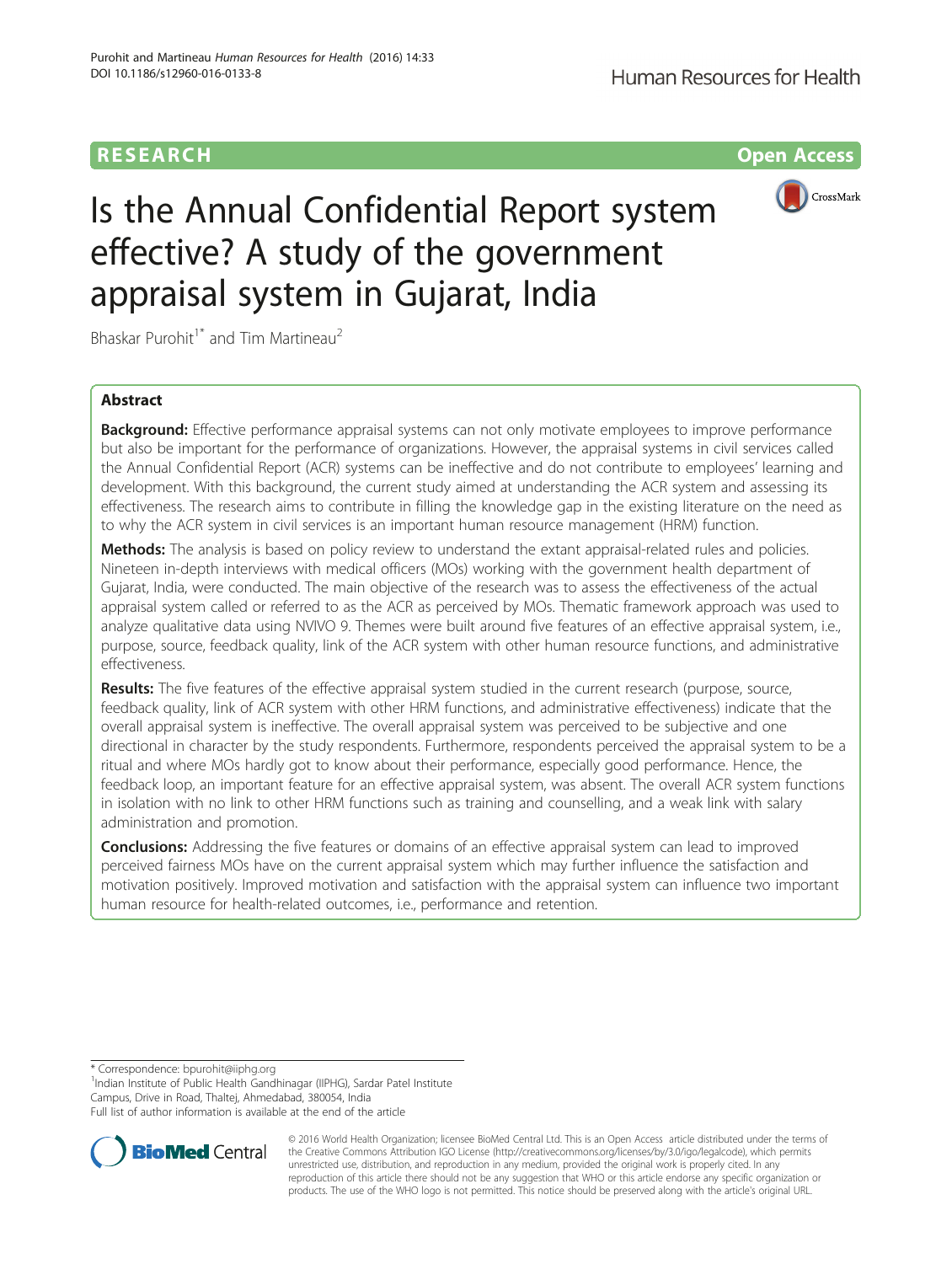#### Background

Although issues surround the health workforce, mostly concerning increasing the numbers, lateral and equitable distribution have received increased attention in the last decade. However, to complement these improvements, it is also necessary to focus on health worker performance.

There are several ways of improving staff performance, one of which is performance appraisal (PA). Performance appraisal takes numerous forms, but in general and in a simple way, performance appraisal may be defined as the process through which the performance of employees is measured and improved [\[1](#page-9-0)]. Since the focus of performance appraisal is not only on the assessment of performance but also on the improvement of performance, performance appraisal includes various practices like the recognition of employees' achievements and providing them feedback for personal and professional development [[2](#page-9-0)]. Literature on performance appraisal suggests that a good performance appraisal has mainly the following objectives and functions: (1) administrative functions which are concerned with taking decisions regarding salary administration, promotion, and rewards [[1, 3](#page-9-0)]; (2) formal assessment of performance in order to suggest improvements for employee productivity [\[1, 4](#page-9-0)]; (3) development of an employee's competencies and capabilities through training, learning, and career planning [[1, 5](#page-9-0)]; and (4) overall job analysis so that individual performance can be linked to the development needs of the job [\[1](#page-9-0)].

Literature from management suggests that performance appraisal is an important human resource management (HRM) function [\[1](#page-9-0), [6, 7](#page-9-0)] and is important for organizational effectiveness [[1, 8\]](#page-9-0). Effective performance appraisal systems have been identified as important for the performance of organizations, and ineffective appraisal systems have been associated with reduced employee morale and decreased employee productivity [\[9](#page-9-0)]. Therefore, it becomes important to assess the effectiveness of appraisal systems. Several criteria may be used to assess the effectiveness of a performance appraisal system such as (1) the perceived accuracy of appraisals by employees, (2) the employees' perception of fairness with the appraisal system [[10](#page-9-0), [11](#page-9-0)], (3) the appraisal source which suggests employee evaluation of performance through various sources involved in the appraisal process [[12\]](#page-9-0), (4) the purpose of the appraisal system [[13\]](#page-9-0), and (5) the feedback richness in the appraisal [\[14](#page-9-0)]. All these criteria are presented in the conceptual framework of the study in Fig. [1](#page-2-0). However, the effectiveness of the performance appraisal will depend not only on the abovementioned criteria and design of the system but also the way in which the appraisal functions are carried out. There could be several types of appraisal systems as explained below:

Annual Confidential Reports The Annual Confidential Report (ACR) system is an old system started in the 1940s but still used in the public sector organizations of many middle- and low-income countries (MLICs) such as India, Swaziland, and Sri Lanka [\[15\]](#page-9-0). It is done annually and mainly carried out for promotion-related decisions where promotions are based on seniority subject to satisfactory ACR. ACR reports are confidential, and the employees do not generally get an opportunity to discuss their performance with their seniors [[15\]](#page-9-0).

Management by objectives Management by objective (MbO) is primarily concerned about the achievement of objectives and allows the managers to know what is being expected from them. But the MbO focuses on results and fails to notice the job behavior [[16](#page-9-0)].

Performance appraisal Due to problems in the MbOs, performance appraisal systems were introduced in the 1970s. The performance appraisal system seeks to improve the problems and procedures of ACR and MbOs by mainly improving the quality of data for appraisal decisions with the opportunity for feedback to the employees [[15\]](#page-9-0).

360-degree appraisal In the 360-degree appraisal system, information is obtained through several sources which includes the boss, top management, assistants, coworkers, customers, community, etc. 360-degree appraisal systems can be more effective as compared to the previous systems that were one sided and could be biased at times [[1\]](#page-9-0).

In India, the government employs majority of the health workers. Across India, the government relies on a common appraisal system which is called the ACR systems which is used to assess the performance of all the government employees from different departments. As ACR is largely the only government system for managing staff performance, it is pertinent to ask the following questions: (1) whether the design of ACR is appropriate or not and (2) how effective is the ACR system. Therefore, the current study aimed at understanding the current appraisal system of ACR used for Medical Officers (MOs) from the health department of the Gujarat state in India and assess its effectiveness as perceived by MOs by using the conceptual framework presented in Fig. [1.](#page-2-0)

#### Conceptual framework

Performance appraisal systems can have a great impact on decisions related to the salary, career prospects, and development of employees and can have important consequences for the motivation of employees which can in turn influence the performance of employees. The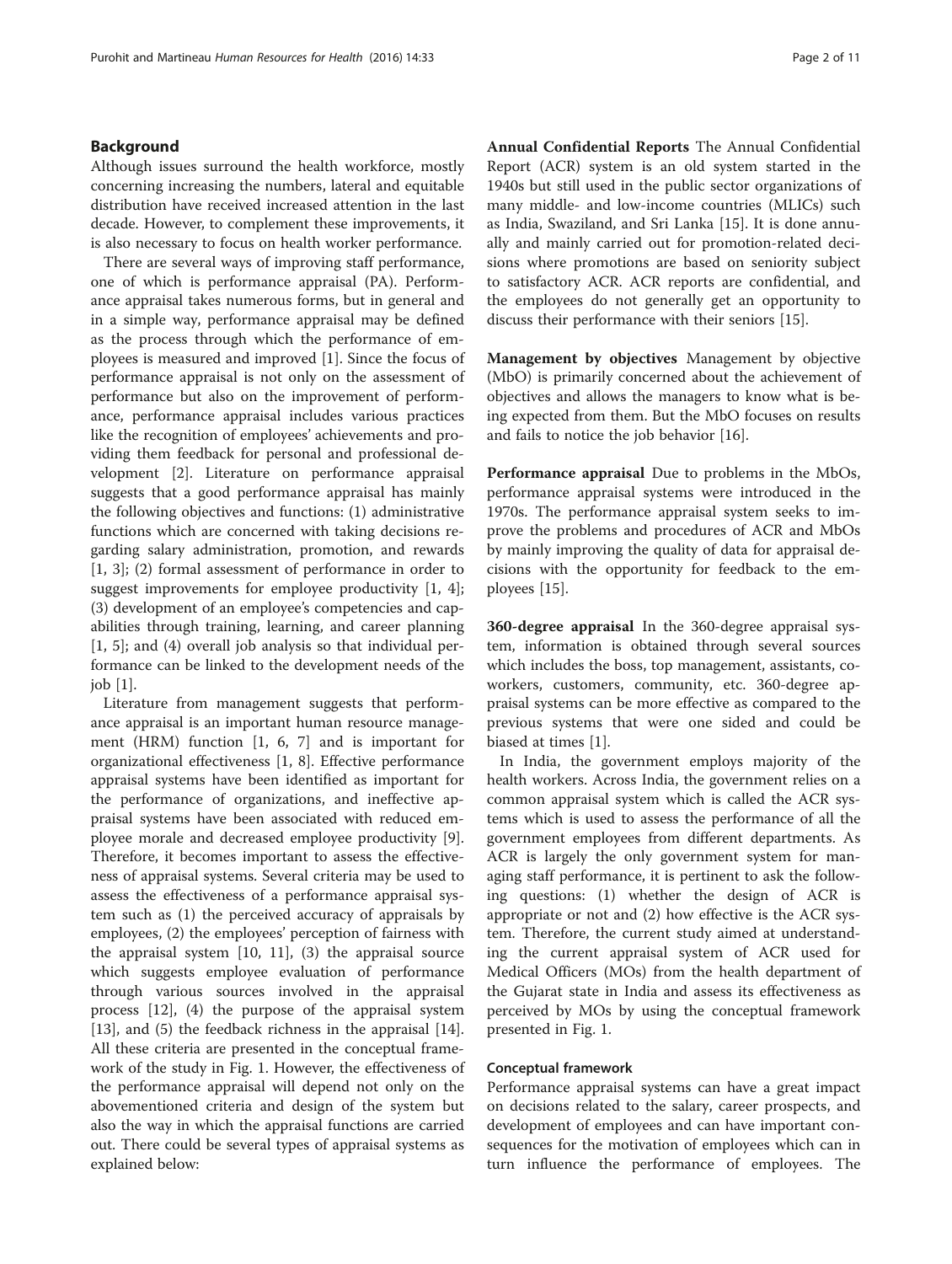<span id="page-2-0"></span>

theoretical model for this research is presented in Fig. 1. The current study aimed at assessing the overall effectiveness of the appraisal system known as the ACR system followed in civil services in India for doctors employed with the government health department in Gujarat, India. To assess overall effectiveness, the study aimed at studying several appraisal characteristics such as the source of appraisal, the overall purpose and usefulness of the appraisal systems, and the feedback quality [[17\]](#page-9-0). A framework developed by Selvarajan and Peggy was adapted for the study [\[17\]](#page-9-0).

The three appraisal characteristics, i.e., source, purpose, and feedback, have been found to be important variables in influencing the perceptions about fairness and accuracy employees have about the appraisal system and are critical features of appraisal systems in assessing their effectiveness [\[17\]](#page-9-0). The appraisal source in the framework suggests employee evaluation of performance through various sources involved in the appraisal process [[12](#page-9-0)]. The purpose of the appraisal system suggests and questions the main objective of the appraisal system [\[13\]](#page-9-0). The feedback richness in the appraisal means a system where employees receive specific, frequent, and timely feedback [\[14](#page-9-0)].

In order to assess effectiveness, two additional appraisal characteristics were added to the adapted framework: (1) link of appraisal system with other HRM functions and (2) administrative effectiveness of the actual process followed in the appraisal system. The link of appraisal system with other HRM functions has been identified as very critical for organizational effectiveness [\[1](#page-9-0)]. Also, administrative effectiveness suggests the way in which the appraisal functions are carried out and can have influence over appraisal outcomes such as satisfaction, motivation, and intentions to quit or continue in a job.

The conceptual framework presents all the five characteristics of effectiveness (purpose, source, feedback quality, link of ACR system with other human resource functions, and administrative effectiveness) as they mainly relate to the process of the appraisal system.

These appraisal characteristics affect the perceived accuracy and perceived fairness employees have on the appraisal system. The perceived accuracy of appraisals by employees is one of the main criteria used to assess the effectiveness of the appraisal system [[18\]](#page-9-0) and is linked to various appraisal outcomes such as the employee's satisfaction with the appraisal system and their motivation to improve performance [\[19](#page-9-0), [20\]](#page-9-0). Perceived accuracy means how the employees perceive the appraisal system to be accurate in measuring what it is intended to measure and whether the appraisal system meets its objectives.

Employees' perceptions about the accuracy of the appraisal system (called perceived accuracy) influence their perceptions about the fairness of the appraisal system (called perceived fairness). The perceived accuracy and perceived fairness of the employees also influence two main outcomes of an appraisal system. At the outcome level, additional Human Resource for Health (HRH) outcomes, i.e., performance and retention, were added to the adapted model as satisfaction with the appraisal system as well as motivation can lead to better retention and performance.

Although the current study did not directly assess the appraisal process relating to perceived accuracy, and the appraisal outcomes, nonetheless, the responses from the study respondents suggest how they perceive the current appraisal systems in light of their usefulness and in meeting the desired objectives of the appraisal which indicate a potential link of the appraisal-related processes with the appraisal outcomes.

Literature suggests that the appraisal systems or the ACR in civil services has been found to be ineffective and does not contribute to employees' learning and development as the ACR system has communication gaps with personal biasness and lack of employees' participation [\[16\]](#page-9-0). With this background, the current study aimed at understanding the current appraisal system or the ACR and assessing its effectiveness as perceived by the MOs in the state of Gujarat, India, by using the above conceptual framework.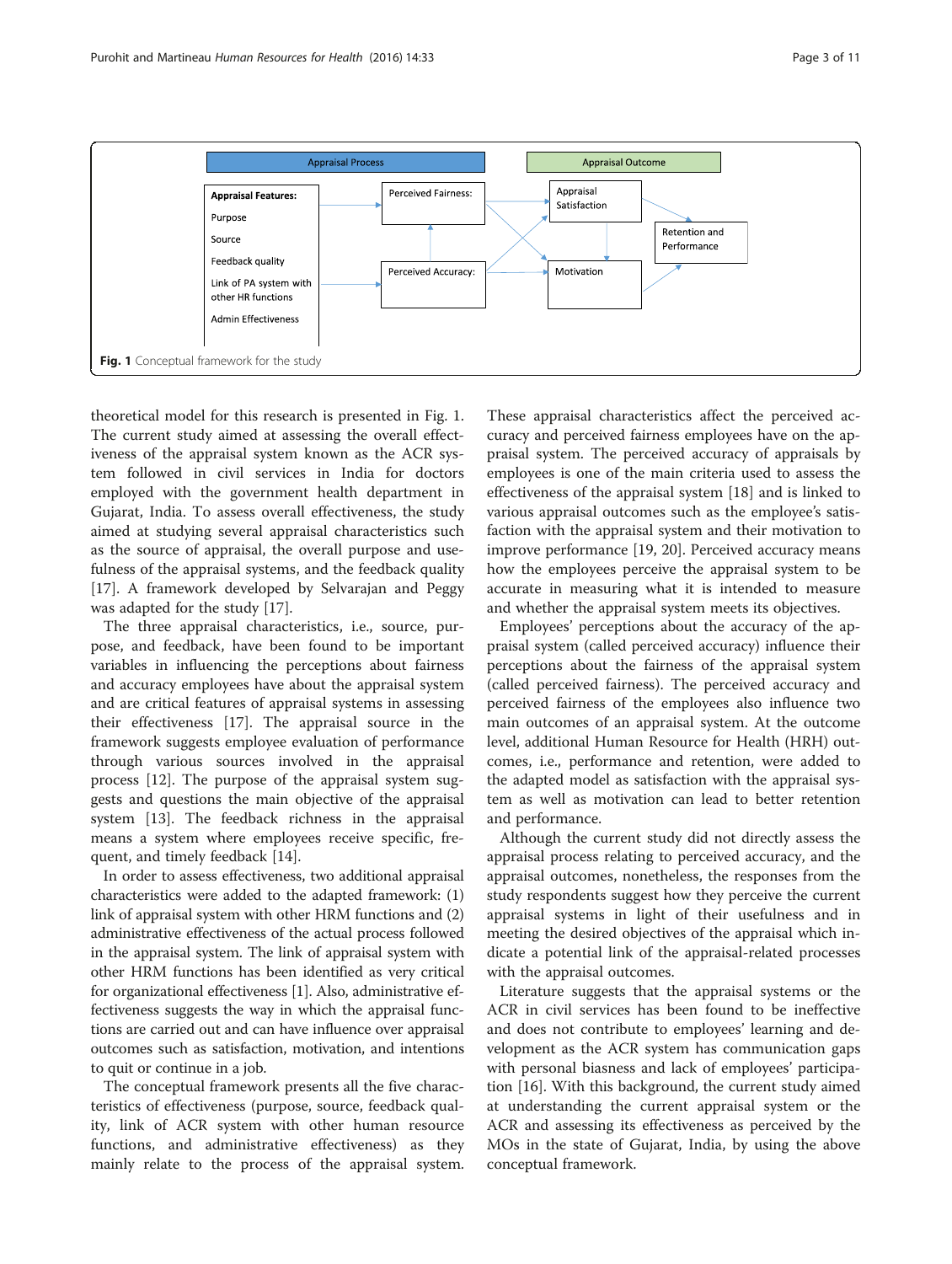Gujarat state was selected for this study as it represents the economically progressive states of India with health indicators much better than the national average, yet the state suffers from shortage of MOs and specialists, especially in rural areas [[21](#page-9-0)]. The vacancy and shortfall in the state is 24 % for MOs at Primary Health Centers (PHCs) while the vacancy and shortfall is particularly high (77 % and 93 %, respectively) for all specialists working with Community Health Centers (CHCs) [[21](#page-9-0)] Another reason for selecting Gujarat was the presence of a public health institute in the state called the Indian Institute of Public Health Gandhinagar (IIPHG) that is working closely with the Department of Health, Government of Gujarat, to strengthen the health system in the state. The selection of Gujarat not only served the mandate of IIPHG to strengthen the health system in the state through research but seeking permission for the study from the state was also easier.

#### The health system in Gujarat

As per the state's Civil Services Recruitment Rules 1967, the MOs have been categorized into two classes: I and II. Both classes I and II are gazetted posts, and the state's Public Service Commission (PSC) called the Gujarat Public Service Commission (GPSC) is responsible for the recruitment of all gazetted posts including MOs [[22\]](#page-9-0). All the graduate doctors are recruited as MOs in class II whereas those holding postgraduate degree in clinical areas are recruited as specialist class I. All specialist and senior positions at the district and state levels are class I positions while the MOs working with PHCs and CHCs without postgraduate specialization are class II positions. According to health service norms, each CHC needs to be staffed with specialists as well as regular doctors or MOs. Similarly, each PHC needs to be staffed with at least one MO.

At the district level, the Chief District Health Officer (CDHO) who is a class I officer is overall in charge of the CHCs and PHCs within the district. Several blocks or the administrative units constitute a district. Blocks are administered by the Block Health Officers (BHOs) which is also a class II position.

Bonded medical officers Under the compulsory rural service in Gujarat, all the medical graduates from the government colleges enter the government service under the "bonded" category and are required to sign a bond at the time of admission to medical college that requires them to compulsorily serve in rural areas for 2 years.

Ad hoc medical officers To address the shortage of MOs in the state, the Department of Health and Family Welfare in the past recruited MOs from Gujarat such as candidates from private medical colleges or outside the

state. Recruitment of such MOs is called ad hoc appointment. MOs under ad hoc appointment were appointed on a temporary basis and are required to pass the states' PSC exam called GPSC in order to be appointed as permanent employees which would give them regular service.

Contractual medical officers Yet another category under which MOs are recruited is called the "contractual appointment" where the appointments are done for 11 months. The contractual category includes all the MOs from private medical colleges or from outside the state or the ones who do not meet the age criterion of the GPSC but who wish to work with the government health department. Contractual MOs may also include MOs from alternative systems such as homeopathy or Ayurveda. The MOs under the contractual category do not get employment benefits which are otherwise available to MOs who are on "regular service" till the time they pass the states' PSC exam.

District hospital The district hospital (DH) is a public hospital that caters to the health needs of the entire district providing mainly tertiary care.

Community health center A CHC is a 30-bed hospital that constitutes the secondary level of health care and provides referral as well as specialist health care to the rural population at the block level. It caters to 80 000– 120 000 population.

Primary health center A PHC covers a population of 20 000 in hilly, tribal, or difficult areas and 30 000 populations in plain areas with four to six indoor/observation beds. It acts as a referral unit for six sub-centers and refers out cases to the CHC (30-bed hospital) and higher order public hospitals located at the sub-district and district levels.

## **Methods**

#### Study design

The current research was part of a larger research study to assess various HRM systems, policies, and practices such as recruitment, placement, posting and transfer, and appraisal where qualitative methods of research were used. For the purpose of the current study on appraisal, policy review was carried out to understand the ACR rules. Nineteen in-depth interviews with MOs were conducted to assess ACR systems (processes and practices) and MOs' perceptions about the ACR system and to assess the effectiveness of the ACR system based on five features of the effective appraisal system. In-depth qualitative methods were best suited to the scope of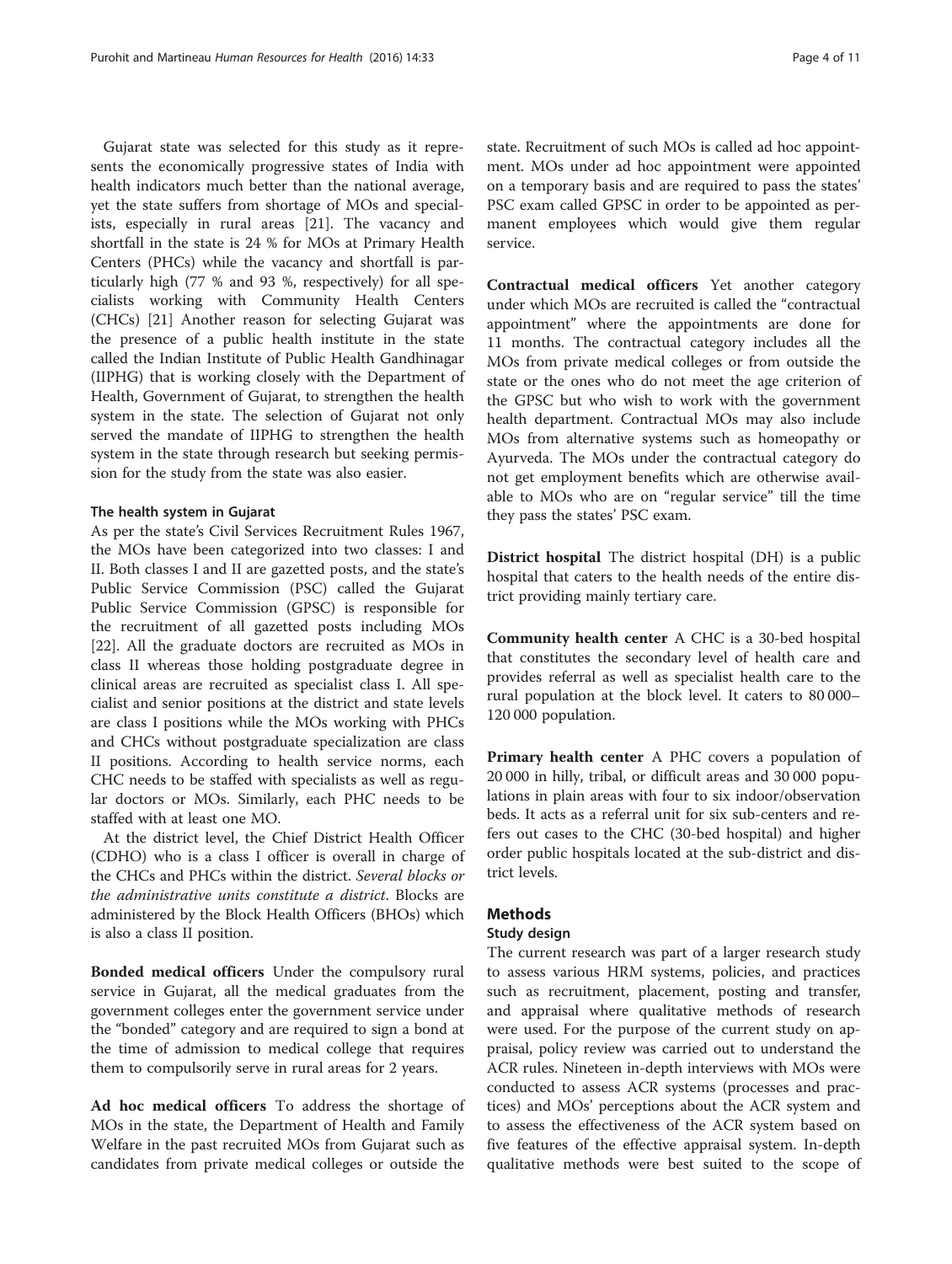current study as the study aimed at organizing the data into themes presented in the "Results" section [[23\]](#page-9-0).

#### Study setting

This study was conducted in the state of Gujarat, India, in 2013. MOs were included as the study subjects working for the government health department placed at rural health centers from three different districts from the state selected based on purposive sampling. Based on initial discussions with several MOs and state-level officers prior to the study, a list of a few "desirable," "not so desirable," and "not at all desirable" districts for MO posting was made. The main criteria for "desirable," "not so desirable," and "not at all desirable" districts were mainly doctors' willingness in general to be posted to such districts. The doctors' willingness to be posted is influenced by factors such as close proximity to state health headquarters and easy access (desirable district) compared to hard-to-reach districts (not at all desirable districts) that are sometimes far from state headquarters. As several districts were identified in each of the above category, three districts meeting the above criteria were selected from the different regions from the state for larger geographical representation.

## Data collection methods and sampling Policy review

A brief policy review was carried out to understand the extant ACR-related policies, rules, and instruments. Under policy reviews, documents such as committee reports on ACR as well as the ACR form were looked at.

#### Interview with medical officers

This group consisted of classes I and II MOs who were the main subjects of the study. MOs working with only PHCs and CHCs and those from the block level were included in the study.

#### Sampling technique for medical officers

The study used purposive sampling at various stages while selecting the study respondents. This purposive selection approach focused on ensuring the representation of both male and female doctors: those with medical graduate degree and/or postgraduate medical degree and doctors from the block level and regular MOs that were GPSC confirmed from different geographical locations within the state. All this would not have been possible through random selection. Interviews with MOs were conducted till the time saturation in information was experienced. In total, 19 in-depth interviews were done with the MOs in Hindi.

#### Data analysis

#### Document review analysis

Simple content analysis of the documents was done to understand the existing ACR-related rules and documents [[24\]](#page-9-0).

#### In-depth interviews and analysis

All interview recordings were transcribed verbatim and then translated into English text. Interviews were analyzed using thematic framework approach which is a matrix-based method to arrange and synthesize data [[24\]](#page-9-0). The framework analysis approach was best suited to the scope of the current research as the aim of the research was to present themes identified in the data. To analyze the data, the study objectives, interview guide, and methodology adopted were regularly revisited. A framework approach was used to identify key words, themes, and sub-themes, and the transcripts of the 19 participants were coded and grouped according to the themes and sub-themes identified. A detailed analysis was performed using NVIVO 9 on the transcribed texts.

#### Results

In this section, we first present the demographic profile of the respondents. Next, we present the overall ACR system in a descriptive way which gives a de jure (based on document review) as well as de facto (based on interviews) account of the ACR system such as how it works and what actually happens. Since the effectiveness of the appraisal system is assessed through features of the appraisal system presented in the conceptual framework of the study, the study results are categorized based on the themes identified as important for assessing effectiveness. These themes are as follows: the purpose of ACR; the source of ACR; the link of ACR to other HRM functions such as training, promotion, and salary administration; the feedback loop and quality; and finally the administrative effectiveness of the appraisal system. While presenting the findings under different themes, the perceptions and experiences of MOs about some of these key features of appraisals' effectiveness as well the accuracy and fairness of current ACRs are also presented."In the results sections" was changed to "In this section" as it appears more appropriate since the phrase is found in the "Results" section itself (in fact, it is the first sentence of the section). Kindly check if appropriate.Seems fine

#### Demographic profile

The demographic profile of the study respondents is presented in Table [1](#page-5-0). Although the study used purposive sampling to try and maintain gender balance by including lady medical officers (LMOs) (specific term used in India for female MOs), the overall availability of LMOs was very low and the present study could only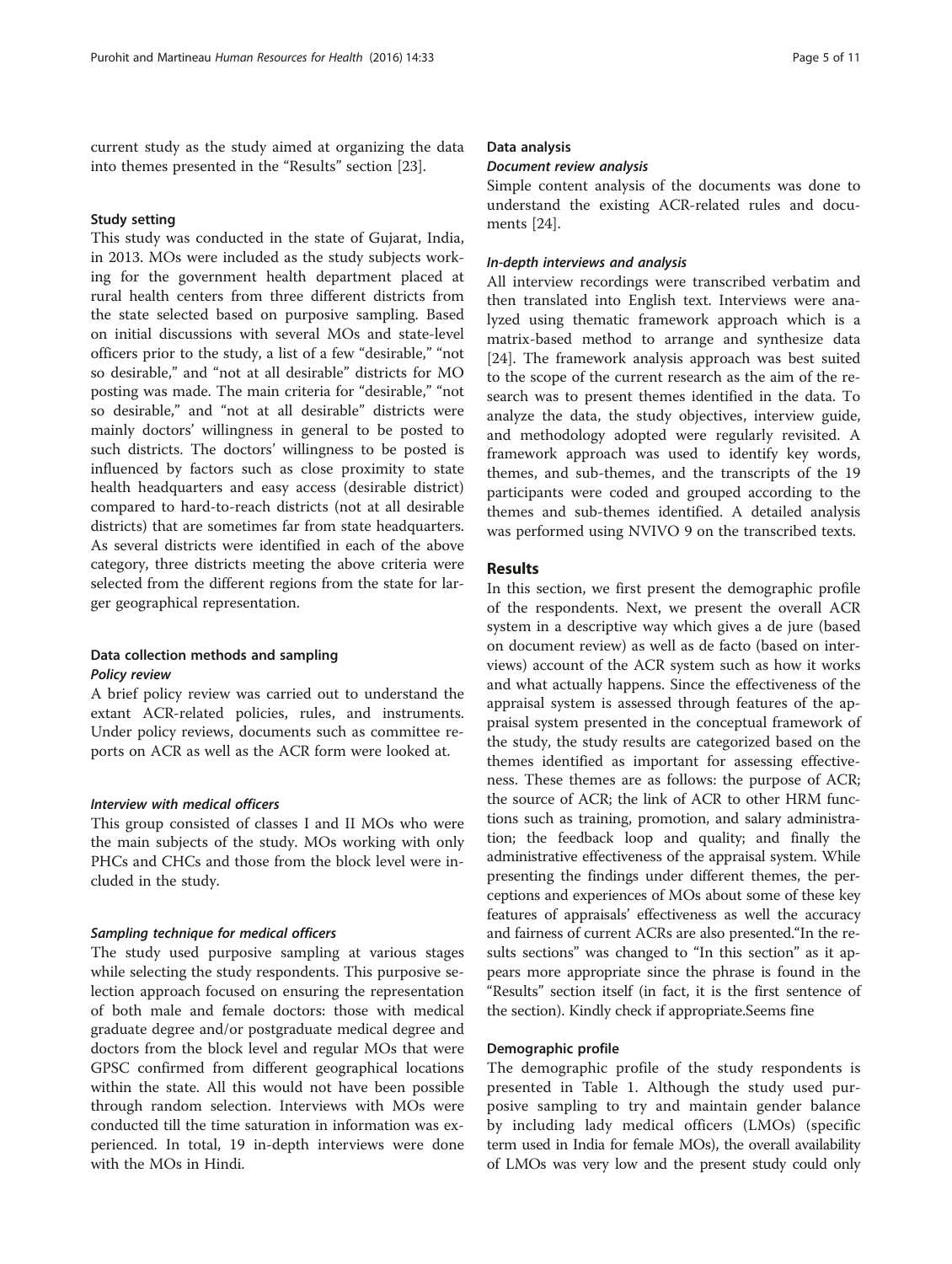<span id="page-5-0"></span>Table 1 Distribution of MOs based on demographic and work profile

| Gazetted Officer        | District 1     | District 2       | District 3     | Total          |
|-------------------------|----------------|------------------|----------------|----------------|
| Class I                 |                | 1                | 1              | 3              |
| Class II                | 4              | 5                | 7              | 16             |
| Gender                  |                |                  |                |                |
| Male                    | 5              | 5                | 6              | 16             |
| Female                  | 0              | 1                | $\mathfrak{D}$ | 3              |
| Entered service through |                |                  |                |                |
| Bonded                  | 3              | 4                | 4              | 11             |
| Ad hoc                  | $\mathfrak{D}$ | $\mathfrak{D}$   | 4              | 8              |
| Place of work           |                |                  |                |                |
| PHC                     |                | 3                | 3              | 7              |
| <b>CHC</b>              | Λ              | $\mathfrak{D}$   | $\mathfrak{D}$ | $\overline{4}$ |
| SDH/DH                  | 3              | 1                | 0              | 4              |
| <b>BHO</b>              |                | $\left( \right)$ | 3              | 4              |

include 3 LMOs out of 19 total respondents making it close to 16 %. As the state has good mix of ad hoc and bonded MOs, an almost equal representation of both the categories was reflected in the study.

#### The Annual Confidential Reports: a de jure account

The ACRs in India are governed by the All India Services Rules 1970. These rules provide that a confidential report or the ACR, assessing the performance of every member of the service, shall be written for each financial year [\[25\]](#page-9-0). The ACRs is the main method of annual periodic review of the performance of civil servants in India. In most states, the formats are uniform for all the employees regardless of the nature of functions. The ACR process is also meant to be used in training and human resource development, confirmation, etc. [\[26](#page-10-0)].

The ACR form, collected as part of a document review, and another committee report on ACR suggest that the ACR requires a general assessment by the "reporting officer" or the "appraiser" and a validation of these remarks by the "reviewing officer." The appraisal is entirely confidential, with the exception that "adverse remarks," if any, are required to be conveyed to the appraisee giving an opportunity to represent against such remarks. An ACR process in general requires (1) a self-appraisal from the appraisee and (2) an overall grade to be recorded (i.e., "outstanding"/"very good"/"average"/"below average") by the reporting officer or "appraiser" and validated (or altered) by the reviewing officer. As the appraisal form has a section where the appraisee could record the training needs, with the comments of the reporting officer, the training needs section should be sent to the Training Division of the Department of Personnel and Training [\[25\]](#page-9-0).

The main objective of ACR as explained under civil services in India is to provide basic and vital input for assessing the performance of an officer and for his/her advancement in his/her career, and it is a tool for human resource development so that an officer realizes his/her potential [[15, 25\]](#page-9-0).

#### The Annual Confidential Reports: a de facto account

The responses from MOs suggest that the ACR is an annual process where the reports are filled by the MOs by the end of the financial year and that the ACR form has a few sections. The first is a section on self-rating where MOs have the opportunity to self-rate themselves against certain performance indicators. Yet another section is where the appraiser puts the ratings about the appraisee categorized as follows: poor, average, good, and very good. The ACR forms also have a section where appraisees have an opportunity to write facilitating and inhibiting factors for their performance and a section where they can reflect training needs. The ACR forms once completed by the MO or the appraisee are sent to the reporting officers or the appraiser. The appraisers after writing their comments and ratings send it to reviewing officers for their final approval. Once the ACR reports are complete, these are sent to the Commissionerate and are in the overall custody of the chief personnel's office (CPO).

#### Source

The MOs responded that in the case of PHC and blocklevel MOs, the appraiser is the CDHO and the reviewing officer is a district development officer (DDO) whereas, in the case of CHC MOs, the appraiser is the superintendent and the reviewing officer is the regional deputy director (RDD).

#### Perception of medical officers about the source

Some of the MOs perceived that the appraiser as well as the reviewing officer (referred to as the "source" in the study framework) for PHC MOs may not be the right person to evaluate the performance of MOs as the DDO is not from the health field and does not understand the nature of work MOs are involved in.

"The DDO doesn't even know where and what MO is doing, it's the CDHO only who can tell him only then the DDO will know. Otherwise the DDO doesn't know anything about our performance" (MO 10)

"The DDOs are not aware of anything. They are not having any knowledge about the work, they probably visit the PHC/CHC once or twice in a year. So the DDOs should not be the reviewing officers and this is the worst thing for the system" (MO 19)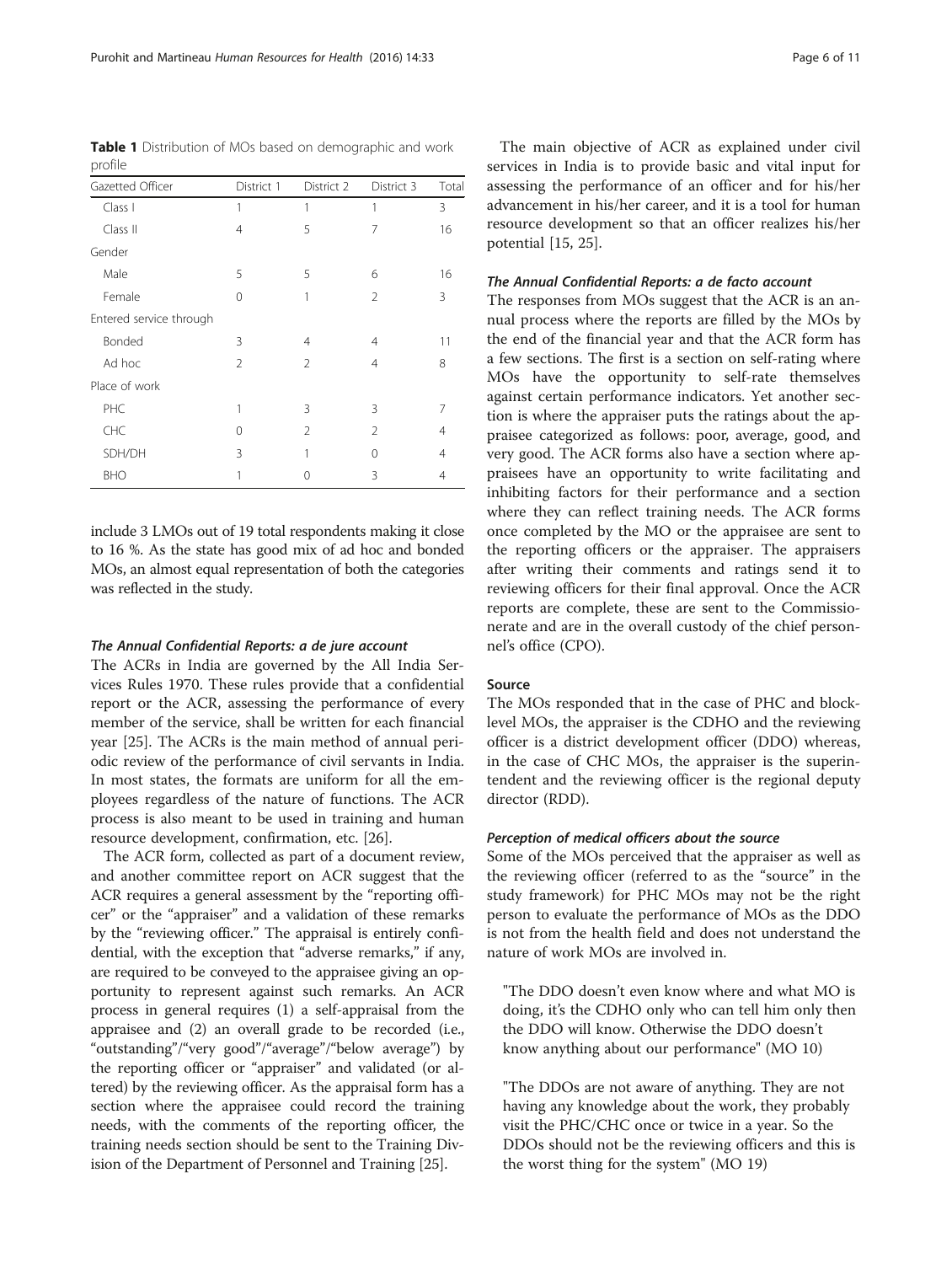#### Purpose of Annual Confidential Report

According to document review, the main objective of ACR is to provide basic and vital input for assessing the performance of an officer and for his/her advancement in his/her career and it is a tool for human resource development so that an officer realizes his/her potential [[15, 25\]](#page-9-0).

However, the responses from MOs suggest that the main purpose of ACRs is to mainly make decisions relating to promotions and for higher grade. It was found that the negative remarks on ACR may affect promotions and higher grade.

"In case they [health department] need to promote us on performance basis or for salary increment purpose then ACR will be useful" (MO 10)

"ACR is useful for giving promotions-added responsibilities, higher pay scale, service related benefits and as a document in favor of MO that no adverse action has been taken against an MO during his/her service him and that he/she can continue services. And if the reviewing officers has put a negative remark about an MO then in future an MO faces problems" (MO 15)

"Negative ACR can work against the person not getting higher grade" (MO 1)

#### Feedback mechanisms

Responses from MOs suggest that there is no feedback mechanism in place to discuss the performance assessed through ACRs. The study found that in the whole process of ACR there is no formal way of sharing the ratings, comments, and feedback by the appraiser with the appraisee. Only in the case when remarks are adverse or negative and the overall performance is judged to be poor, the appraiser is required to share and discuss it with the appraisee. However, most of the MOs said that negative remarks are generally not given by the appraisers.

"In case a reporting officer writes something positive then you [MO] would never know that. I have never known what my ACR report says" (MO 16)

"If the CDHO has any negative remarks on your [MOs] performance then he has to inform the concerned doctor. CDHO cannot write negative remarks without informing the concerned MO. However if it's a positive remark, CDHO would never informs. If CDHO has a negative remark, then MO gets a chance to explain his position" (MO 1)

"No we don't get to know about what a reporting officer writes on our ACR. But if it is bad then we do get to know as there is a policy. If my CR is bad then I'll get to know on paper that my CR is bad, and if I have to say anything in that regard" (MO 17)

"If it's [ACR] good, we don't come to know. But if the remarks are bad or negative by CDHO then it's the responsibility of the reviewing officer to notify the MO that these are the comments given my reporting officer. In this process I am given the chance to give justification and if the reviewing officer finds the justification good enough then he has the power to change my A CR" (MO 2)

"Generally they don't put anything adverse. You have to be a very poor doctor or you have to have antagonized your superior so much that they could spoil it" (MO 16)

# Link of performance appraisal system with other human resource management functions: training, promotion, and salary administration

Most of the MOs perceived that ACRs have no link to identify training needs or to assess performance and perceived that it is mainly used for promotion-related decisions.

"The ACR is not at all used for identifying training needs. For training seniority is considered" (MO 1)

## Perceptions about use of the Annual Confidential Report system

According to a few MOs, ACRs were considered to be used in maintaining discipline and in assessing performance and to show power and authority by the appraiser or to take disciplinary actions against the appraisee.

"No one looks at the ACR and they close the ACRs as soon as they reach commissioner's office. I have never sat with my reporting officer to discuss it. I think ACR is just a formality" (MO 1)

"There is no use of ACR in the government. It is used only for penalizing. It is a totally useless system" (MO 19) "The ACR system is useful. With ACR the reporting officer can command authority with it and it is useful to have some control over MOs. If there is no CR, who would listen to senior reporting officer. It brings some discipline. MOs will have a fear that if we do not listen to our boss then the senior may spoil our CR. It is also useful to assess performance of a MO in the year. But I feel that if someone does well then he should be given some recognition and encouragement for his work" (MO 12)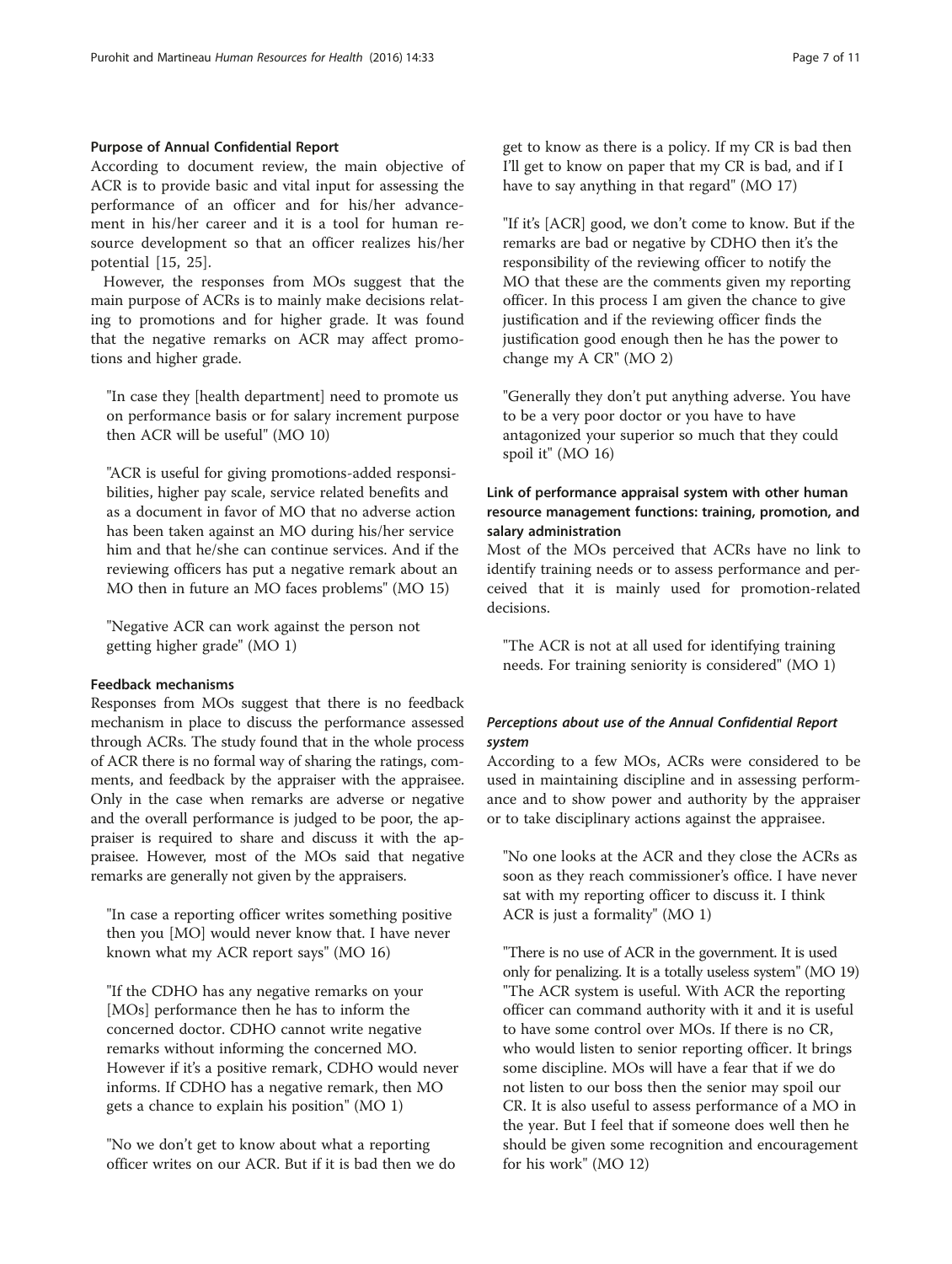#### Administrative effectiveness and its implications

Although the ACRs were reported to be used for administrative decisions such as promotions and higher pay scale, several MOs reported that their completed or filled ACRs for the past years were missing from the repository and that they got to know about it only when their promotions or salary increments were due. Further, the MOs reported that they had to go through inconvenience to get their past missing ACRs completed again.

"The ACRs generally do not get stuck, but the persons whose ACR gets stuck only realizes its importance. Only when the list for promotion etc is prepared, the candidate [MO] comes to know that his ACR is missing. If we know in advance about such situations, then we can make photocopies of the ACRs. And if CRs are missing, the person may not be eligible for the higher grade" (MO 1)

"The people at headquarters told me that my ACRs were missing for which particular years. Although I told them that had filled and completed ACRs for all the years and sent it at the Zila [district] level. On enquiring with Zila I found that my CRs were not with them and that I needed to fill these again in order to get higher salary grade which was due for last six years. I had to get my missing ACRs filled and signed again by the DDO who was in that district at that time for which my CR was missing. I had to run around very much to get it completed". (MO 11)

"I received a letter that my ACR is pending and I was asked to fill it up gain and send it. According to the CPO officer, my CRs from 1995 to 2002, 2006 - 08 were pending however I got the letter for the missing ACRS only two months back [around April 2014]. In the last 18 years of my service, this is the first time that I received such a letter from the Govt. that my CRs are pending. I know that I had completed and sent all my ACRs in time. The government should see, that I have completed 7 years of service and that I should get higher grade and they should inform in time that ACRs are missing but they don't tell. Not only I but other MOs have also faced such problems. Problem is more with the Zila panchayat" (MO 13)

The general perception about the actual process of those whose ACRs were missing was negative, and they were of the opinion that such ACRs were lost at the district level.

"I am telling you, most likely 90 % of the ACRs are lost here, at the District Panchayat. They are not sending the CRs ahead, the CRs are being suppressed, they are being god knows what…it doesn't leave the District Panchayat. Some of them could be intentional, some of them could be because of the inefficient system at clerk level. The clerks who are handling it are also corrupt. Many of them are corrupt. Like suppose you are the clerk there who is handling this now some doctors may come and pay you so your CRs may go ahead. That sort of a thing" (MO 16)

"This happens at administrative level, clerk level or administrative officer level. I don't think they do it on purpose. They have to keep a record of so many doctors, so it is possible that 1 or 2 get misplaced in the process or is not sent. The system to fill the CR is also a little complicated. The problem probably arises when he is transferred in between or the DDO changes, maybe it doesn't really happen on purpose". (MO 17)

#### Accuracy and fairness

Several MOs felt that the assessment of performance and the final ratings on ACR are contingent upon the personal relationship a MO or an appraisee has with the reporting officer or the appraiser which reflects that the appraisals may not be accurate and may not achieve the desired objective of assessing performance accurately. Further, several MOs perceived the appraisal system to be just a formality where performance is not accurately reflected.

"If you have good relations with your superiors then you will get good remarks. If you speak well with your CDHO, you will get good remarks. And if you do not agree with him on anything, then ACR may have some negative or not so good remarks" (MO 10)

"100 %, I feel that relationship of an MO with reporting officer affects the ACR. This relationship with the higher authority, determines if you get positive remarks or negative. It happens in all the departments of the government" (MO 15)

#### **Discussion**

The study aimed at understanding the current ACR systems and their effectiveness. The five main features of an effective appraisal system studied in the current research (purpose, source, feedback quality, link of ACR to other HRM functions, and administrative effectiveness) indicate that the overall appraisal system is ineffective and may have an influence over appraisees' perceived accuracy about the appraisal system.

As far as the first characteristic of an effective appraisal system, i.e., purpose, is concerned, it can be concluded that the current ACR system is not effective in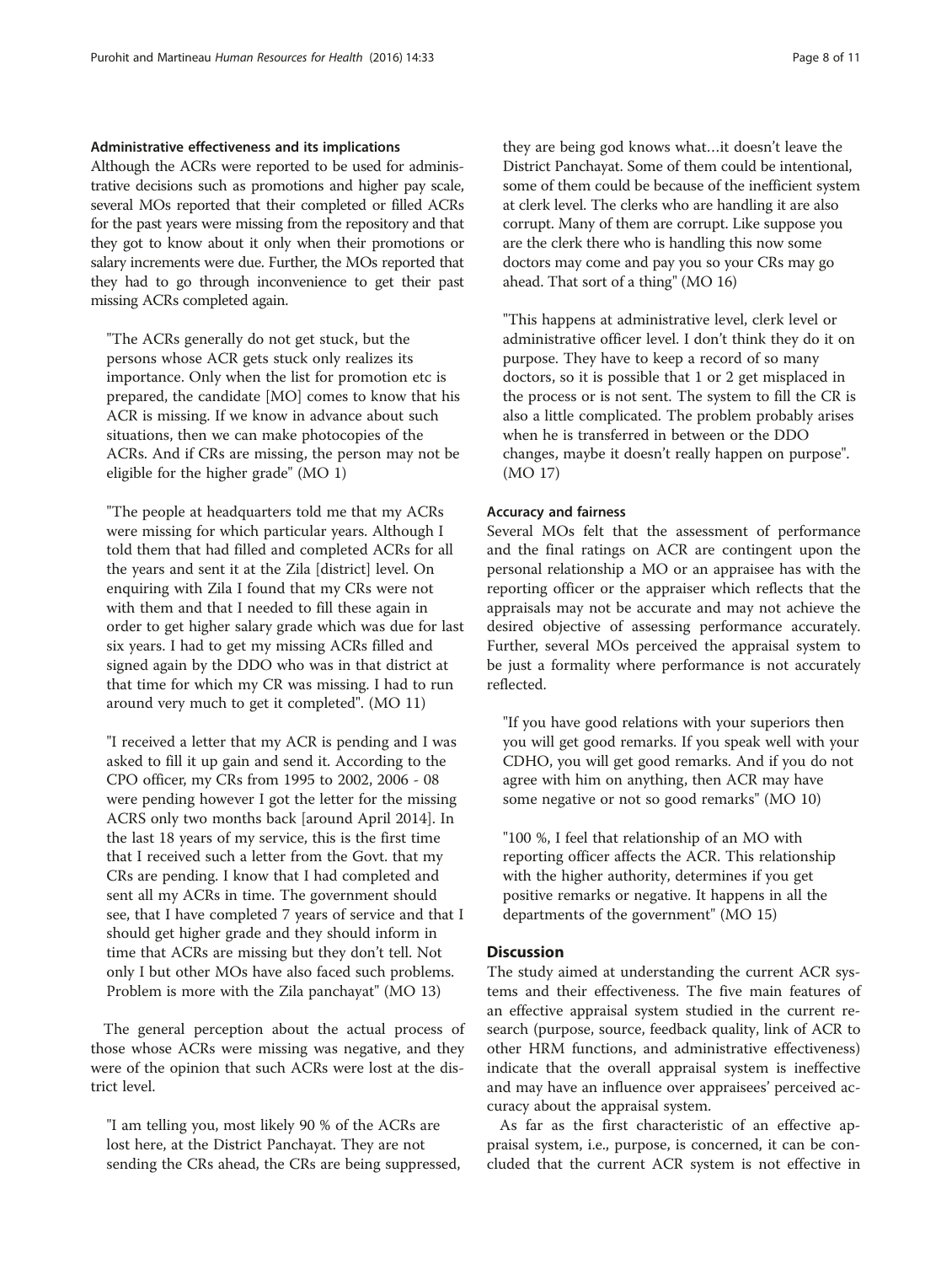meeting the actual intended objectives of the ACR in relation to employee development.

The next appraisal characteristic, which is source of appraisal, was also perceived to be not very favorable by the MOs indicating ineffectiveness. The study respondents in several cases indicated that the reviewing officer may not be the appropriate person to be evaluating the final performance of the appraisee. While validation of the appraisal report by the reviewing officer may be used or in place as a control mechanism to prevent patronage or bias as a result of personal relationship between appraiser and appraisee, the overall systems of validation by the reviewing officer were not looked at very favorably be several MOs. This puts a question on whether the health department should think about having reviewing officers who are from the health field and those who understand the nature of work MOs or appraisees are doing.

As far as feedback quality is concerned, it can be concluded that the current ACR system has communication gaps and is influenced by personal relationships indicating personal biasness and there is a lack of employees' participation. This not only makes the ACR system ineffective but such a system does not result in employee learning and development. Similar findings have been reported from other MLICs about the ACR [\[16](#page-9-0)]. Such a system also fails to achieve the intended objective of employee development under the ACR of civil services [[15, 25](#page-9-0)] and of a good appraisal system that is aimed at contributing to the development of people by identifying their strengths and weaknesses and providing feedback on the same and also providing a support system where individuals can be provided training and counselling based on issues identified in the appraisal reports. Research in performance appraisal has demonstrated that performance appraisal characteristics (such as appraisal purpose and source) can elicit positive employee reactions to performance appraisal and which, in turn, can motivate employees to improve their performance [\[27](#page-10-0)]. As far as the administrative effectiveness is concerned, the study found the ACR systems to be ineffective as several appraisees reported that their ACRs were missing from government records.

ACR in the current study was found to be subjective and unilateral in character, as has been described in another document [[26](#page-10-0)]. Although the quotes from the study do not directly reflect the perceived accuracy, the quotes suggest that the ACR system fails to assess performance correctly and that such ratings are based on personal relationship rather than actual performance. Perceived accuracy may further influence the main appraisal outcomes: satisfaction and motivation.

The ACR system operates in isolation with no link to training and a weak link with salary administration and

promotion where all MOs (irrespective of performance, except those who get poor rating) may be treated at par. This also indicates that performance is not clearly linked to rewards having implications for MO motivation and a question as to why MOs should strive hard to perform well. The ACR is only linked to the salary administration and promotion of appraisees subject to satisfactory ACR reports. However, the link of the ACR system with salary administration and promotion is not linear to performance as the promotion-related decisions are based on seniority.

As far as accuracy and fairness of the ACR system is concerned, it can be said that the study respondents considered the ACR system to be a formality or a ritual and a system where MOs hardly get to know about their performance, especially good performance. Therefore, it can be concluded that the current ACR system fails to achieve the intended objective of contributing towards employee development. Further, the feedback loop, one of the most important features of an effective appraisal system which is linked to appraisal outcomes such as improved performance [[20,](#page-9-0) [28, 29\]](#page-10-0), was found missing. The study results indicate that the ACR system majorly focuses on discussing the negative ratings with no scope for reinforcement of positive aspects having implications for MO motivation, especially with regard to appreciation and recognition [\[30\]](#page-10-0).

### Conclusions

In light of the ineffectiveness of the current ACR system as identified in the study, several recommendations are suggested. There is no great need in designing a new format for ACR as the current formant if used effectively can contribute to achieving the appraisal objectives of employee development, assessing performance, and career development. However, there is a great need for having systems in place or designing systems that can ensure that the ineffectiveness of the current ACR system in all five domains can be addressed. The need for designing effective performance appraisal systems that can motivate employees in order to improve employee performance has been highlighted [\[27\]](#page-10-0).

The findings from the study indicate that the ACR system is not effective in all the five domains. Hence, we suggest the following ways in which the effectiveness of the current ACR system may be improved. Firstly, it is recommended that the reporting officers or appraisers in order to make the ACR system more effective can have more frequent and timely communication with the MOs. This is particularly important as discussions and feedback on performance between the evaluator and employee being evaluated in the ACR systems in India have found to be infrequent and typically discussions about performance only take place in the case of adverse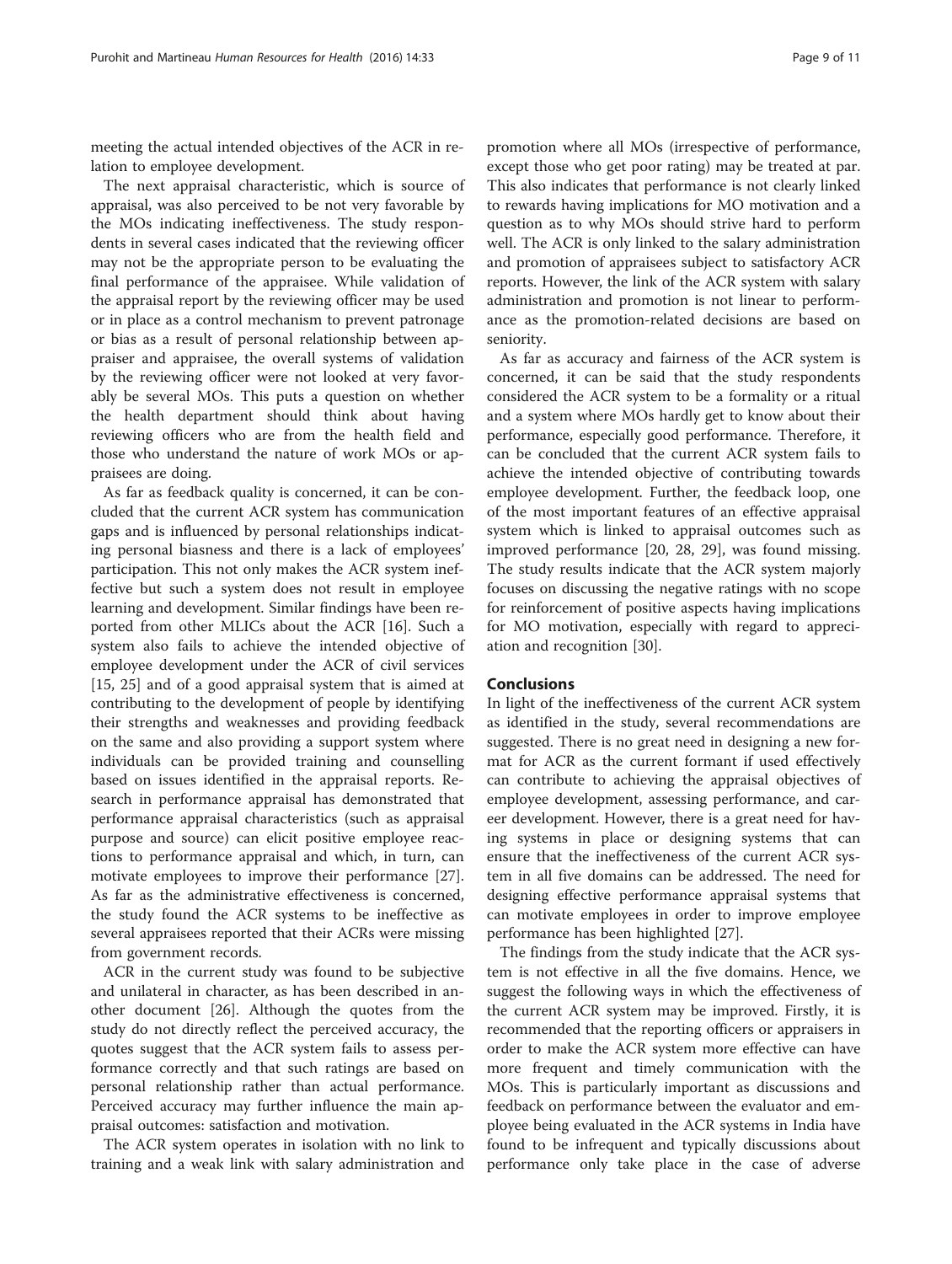<span id="page-9-0"></span>remarks [[26](#page-10-0)]. Such a communication can particularly focus on giving constructive feedback to the MOs for their overall development so that MOs can work on their strengths and improve over their weaknesses. This recommendation is particularly important as HRM literature suggests that performance appraisal systems must focus on the development of employees and giving constructive feedback is one of the ways to ensure employee development [1]. Further, the communication should be two-way where appraisees get to know the comments, ratings, and feedback given by the appraisers, both positive and negative. Although the current ACR form has a section to identify the training needs of MOs, the system does not systematically identify the training needs of the MOs. Therefore, it is suggested that the section on identifying training needs to MOs should be effectively used to design training programs based on the needs identified in such ACR forms as this would help in achieving the intended objective of the ACR system to provide employees advancement of their career and for human resource development [\[26\]](#page-10-0).

Addressing the five characteristics of an effective appraisal system can lead to improved perceived fairness MOs have from the current ACR system which may further influence satisfaction and motivation positively. Improved motivation and satisfaction with the appraisal system can influence two important HRH-related outcomes, i.e., performance and retention.

#### Acknowledgements

This work was supported by a Wellcome Trust Capacity Strengthening Strategic Award to the Public Health Foundation of India and a consortium of UK universities. BP was awarded the fellowship under the abovementioned grant, carried out with the support of the Liverpool School of Tropical Medicine. The authors would like to specially acknowledge Dr. Dileep Mavalankar (Director, IIPHG) for providing support to carry out the study. We would like to thank Dr. JD Gajjar (retired senior state-level health official from the Department of Health, GoG) for his useful inputs and his support in carrying out the data collection smoothly. Lastly, the authors would like to acknowledge the state officials for allowing us to carry the study and special thanks to all the study respondents for agreeing to take part in the study.

#### Authors' contributions

BP conceived and designed the study. BP prepared the data collection tools for the study. BP collected the entire data for the study, performed the data analysis, and wrote the first draft of the manuscript. TM provided useful inputs throughout the study and on subsequent versions of the manuscript. BP prepared the final manuscript with insightful comments from TM. All authors have read and agree with the final submission.

#### Competing interests

The authors declare that they have no competing interests.

#### Ethics approval and consent to participate

Informed written consent of the participants was taken before data collection. The participation in this study was voluntary, and confidentiality was guaranteed. Necessary permission for the study was taken from appropriate state-level health authorities. The ethical approval for the study was obtained from the institutional ethical review committee at the Indian Institute of Public Health Gandhinagar (IIPHG).

#### Author details

<sup>1</sup>Indian Institute of Public Health Gandhinagar (IIPHG), Sardar Patel Institute Campus, Drive in Road, Thaltej, Ahmedabad, 380054, India. <sup>2</sup>Liverpool School of Tropical Medicine (LSTM), Pembroke Place, Liverpool L3 5QA, United Kingdom.

#### Received: 29 January 2016 Accepted: 25 May 2016 Published online: 02 June 2016

#### References

- Pareek U, Rao TV. Designing and managing the human resource system. New Delhi: Oxford and IBH Publishing; 1999.
- 2. Aguinis H. Performance management. London: Prentice Hall; 2007.
- 3. Longenecker CA. Creative effective performance appraisals. Ind Manag, 1999:18-23
- 4. Vallance S. Performance appraisal in Singapore, Thailand and the Philippines: a cultural perspective. Australian J Pub Adm. 1999;58(3):78–95.
- 5. Cokins G. Performance management. Finding the missing pieces and closing the intelligence gap. Australia: Wiley; 2004.
- 6. Judge T, Ferris G. Social context of performance evaluation decisions. Acad Manage J. 1993;36(1):80–105.
- 7. Selvarajan R, Cloninger PA. The importance of accurate performance appraisals for creating ethical organizations. J Appl Bus Res. 2008;24(3):39–44.
- 8. Guest DE. Human resource management and performance: a review and research agenda. Int J Hum Resour Manag. 1997;8(3):263–76.
- 9. Somerick NM. Strategies for improving employee relations by using performance appraisals more effectively. Public Relat Q. 1993;38(3):37–9.
- 10. Nathan BR, Mohrman Jr AM, Milliman J. Interpersonal relations as a context for the effects of appraisal interviews on performance and satisfaction: a longitudinal study. Acad Manage J. 1991;34(2):352–69.
- 11. Taylor M, Tracy KB, Renard MK, Harrison J, Carroll SJ. Due process in performance appraisal: a quasi-experiment in procedural justice. Adm Sci Q. 1995;40(3):495–523.
- 12. DeLeon L, Ewen A. Multi-source performance appraisals. Rev Public Personnel Administration. 1997;17(1):22–36.
- 13. Murphy KR, Cleveland JN. Understanding performance appraisal: social, organizational, and goal-based perspectives. Thousand Oaks, CA: Sage; 1995.
- 14. Kinicki AJ, Prussia GE, Bin (Joshua) W, McKee-Ryan FM. A covariance structure analysis of employees, response to performance feedback. J Appl Psychol. 2004;89(6):1057–69.
- 15. McCourt W, Eldridge W. Global human resource management: managing people in developing and transitional countries. Cheltenham: Edward Elgar, UK; 2003.
- 16. Stafyarakis M, Eldridge D. HRD and performance management. MSc in Human Resource Development Reading 5. IDPM University of Manchester; 2002
- 17. Selvarajan TT, Cloninger PA. Can performance appraisals motivate employees to improve performance? A Mexican study. Int J Hum Resour Manag. 2012;23(15):3063–84. doi:[10.1080/09585192.2011.637069.](http://dx.doi.org/10.1080/09585192.2011.637069)
- 18. Cardy RL, Dobbins GH. Performance appraisal: a consideration of alternative perspectives. Cincinnati, OH: South-Western; 1994.
- 19. Wood RE, Marshall V. Accuracy and effectiveness in appraisal outcomes: the influence of self-efficacy, personal factors and organisational variables. Hum Resour Manag J. 2008;18(3):295–313.
- 20. Selvarajan TT, Colinger PA. The influence of job performance outcomes on ethical assessments. Pers Rev. 2009;38(4):398–412.
- 21. Government of India, Ministry of Health & Family Welfare, National Rural Health Mission (NRHM). Rural health statistics in India 2010. New Delhi: NHRM; 2010. Available at [https://data.gov.in/catalog/rural-health-statistics](https://data.gov.in/catalog/rural-health-statistics-india-2010)[india-2010](https://data.gov.in/catalog/rural-health-statistics-india-2010).
- 22. Gujarat Public Service Commission: [http://gpsc.gujarat.gov.in/about\\_gpsc\\_](http://gpsc.gujarat.gov.in/about_gpsc_function_commission.html) [function\\_commission.html](http://gpsc.gujarat.gov.in/about_gpsc_function_commission.html)
- 23. Ritchie J, Spencer L, O'Connor W. Carrying out qualitative analysis. In: Ritchie J, Lewis J, editors. Qualitative research practice: a guide for social science students and researchers. London: Sage; 2003. p. 220–62.
- 24. Corbin J, Strauss A. Basics of qualitative research: techniques and procedures for developing grounded theory. 3rd ed. Thousand Oaks, CA: Sage; 2008.
- 25. Government of India. Ministry of personnel. Surindernath Committee Report: Public Grievances and Pension; 2003. [http://persmin.gov.in/DOPT/](http://persmin.gov.in/DOPT/Publication/CommitteeReport/ACRReport/contents.htm) [Publication/CommitteeReport/ACRReport/contents.htm.](http://persmin.gov.in/DOPT/Publication/CommitteeReport/ACRReport/contents.htm)